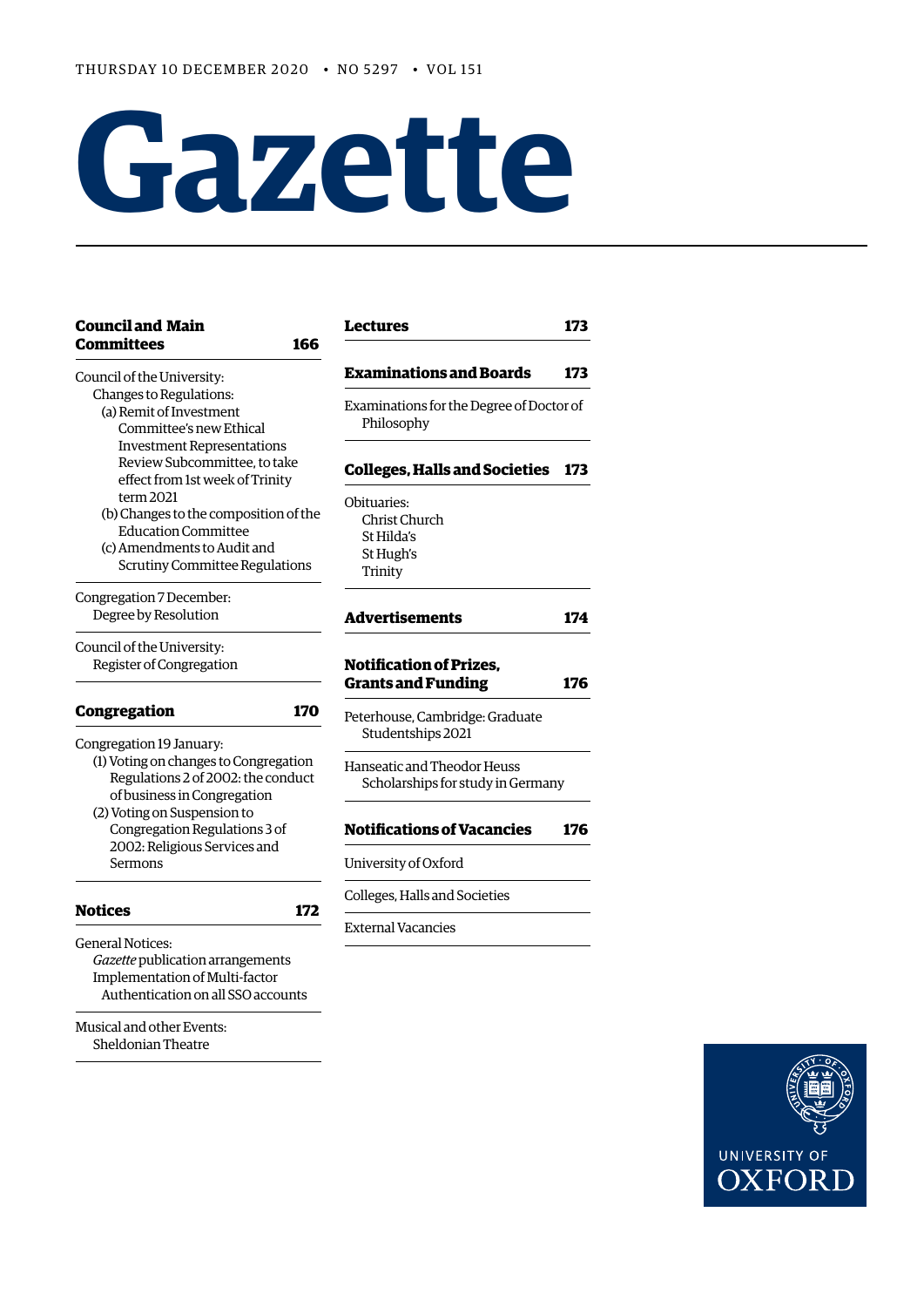## <span id="page-1-0"></span>Council and Main Committees

#### **Council of the University**

#### **Changes to Regulations**

Council has made the following changes to regulations, to come into efect on **25 December**.

#### **(a) Remit of Investment Committee's new Ethical Investment Representations Review Subcommittee, to take efect from 1st week of Trinity term 2021**

#### *Explanatory Note*

A dual governance model has evolved in recent years where responsibility for monitoring and overseeing socially responsible investment practices rests both with the Investment Committee and with the Socially Responsible Investment Review Committee (SRIRC). Council altered the terms of reference of Investment Committee in March 2019 to make more explicit its responsibilities relating to socially responsible investment. The existence of two committees with such overlapping responsibilities is a by-product of the desire to have socially responsible investment at the core of Investment Committee's activities, but is unduly confusing and is not an arrangement replicated at any other university, as was found by an extensive benchmarking exercise. This has been acknowledged by both committees, as well as General Purposes Committee and Council, as unsatisfactory. One difficulty of such a system was demonstrated by the Congregation Resolution on divestment and engagement earlier this year, where the concerned members of Congregation did not make a representation to either committee, but brought a resolution directly to Congregation. Furthermore, a new Investment Policy Statement is being written which will integrate the University's Socially Responsible Investment Policy and the various restrictions the University has imposed on investments in a single document.

This change places responsibility for monitoring of policy and practice solely with the Investment Committee, afforced by the addition of the new member with specifc expertise in climate-conscious investment

mandated by the Congregation Resolution. The new member, Huw van Steenis, is now in place and at work.

The other part of SRIRC's remit has been to receive and consider representations from within the University about the University's investments. The proposed changes recast SRIRC as a new subcommittee of Investment Committee – the Ethical Investment Representations Review Subcommittee – dedicated to addressing representations, which, it is hoped, will include the current internal members of SRIRC if those currently holding elected positions are willing stand for election to the new body. Given that the Investment Policy Statement is written by Investment Committee it seems more appropriate that representations about the policy should be addressed in the frst instance by a body which reports to it. The Ethical Investment Representations Review Subcommittee will also have a broad remit to invite external or internal experts to advise it on the representations it receives, and its recommendations will be reported via the Investment Committee to Council. It is proposed to reduce the number of members of Congregation required to submit a representation from 20 (as currently) to 10.

#### *Text of Regulations*

**1** In Council Regulations 15 of 2002, delete existing Part 29, concerning the Socially Responsible Investment Review Committee, and replace as follows:

'29.1. The Ethical Investment Representations Review Subcommittee shall consist of:

(1) a Chair who shall be the member of Investment Committee with expertise in socially responsible investment appointed under Council Regulations 15 of 2002 Section 23.1(9), or another Chair with appropriate expertise appointed by Council;

(2) the Pro-Vice-Chancellor (Research) or another Pro-Vice-Chancellor as shall be determined by Council from time to time;

(3) a member of the Committee for Review of Donations and Research Funding, appointed by Council;

(4) a member of Congregation elected by Congregation from members of the faculties in the Divisions of Mathematical, Physical and Life Sciences and of Medical Sciences;

(5) a member of Congregation elected by Congregation from members of the

faculties in the Divisions of Humanities and of Social Sciences; and

(6) one sabbatical trustee of Oxford University Student Union.

29.2. The subcommittee shall consider representations concerning ethical or socially responsible investment relating to the Investment Policy Statement. Representations shall be submitted to it as set out in 29.3(1)–(3) below, and the subcommittee will make recommendations to Investment Committee, which Investment Committee shall take into account in proposing any amendments to the Investment Policy Statement or making other recommendations to Council as appropriate.

29.3. Representations concerning the Policy, and proposals related to the implementation of the Policy, may be submitted to the subcommittee as follows:

(1) by Council, the Investment Committee or any other committee reporting directly to Council;

(2) by ten or more members of Congregation;

(3) by a majority resolution of the Council of the Oxford University Student Union.

29.4. The subcommittee shall:

(1) invite to attend its meetings such external or internal experts as it considers may possess expertise relevant to the Representations before the subcommittee;

(2) investigate what, if any, alterations to the Investment Policy Statement ought to be recommended to Investment Committee in light of such representations and report to Investment Committee; and

(3) report annually to Council via Investment Committee on its activities.'

**2** In Council Regulations 15 of 2002, amend Part 23, concerning the Investment Committee, as follows (new text underlined, deleted text struck through):

'23.1. The Investment Committee shall consist of:

(1) the Vice-Chancellor;

 $(2)-(6)$  at least five external persons appointed by Council, all of whom shall bring recent and relevant expertise of investment management to the working of the committee, and one of whom shall be appointed by Council to serve as chairman of the committee;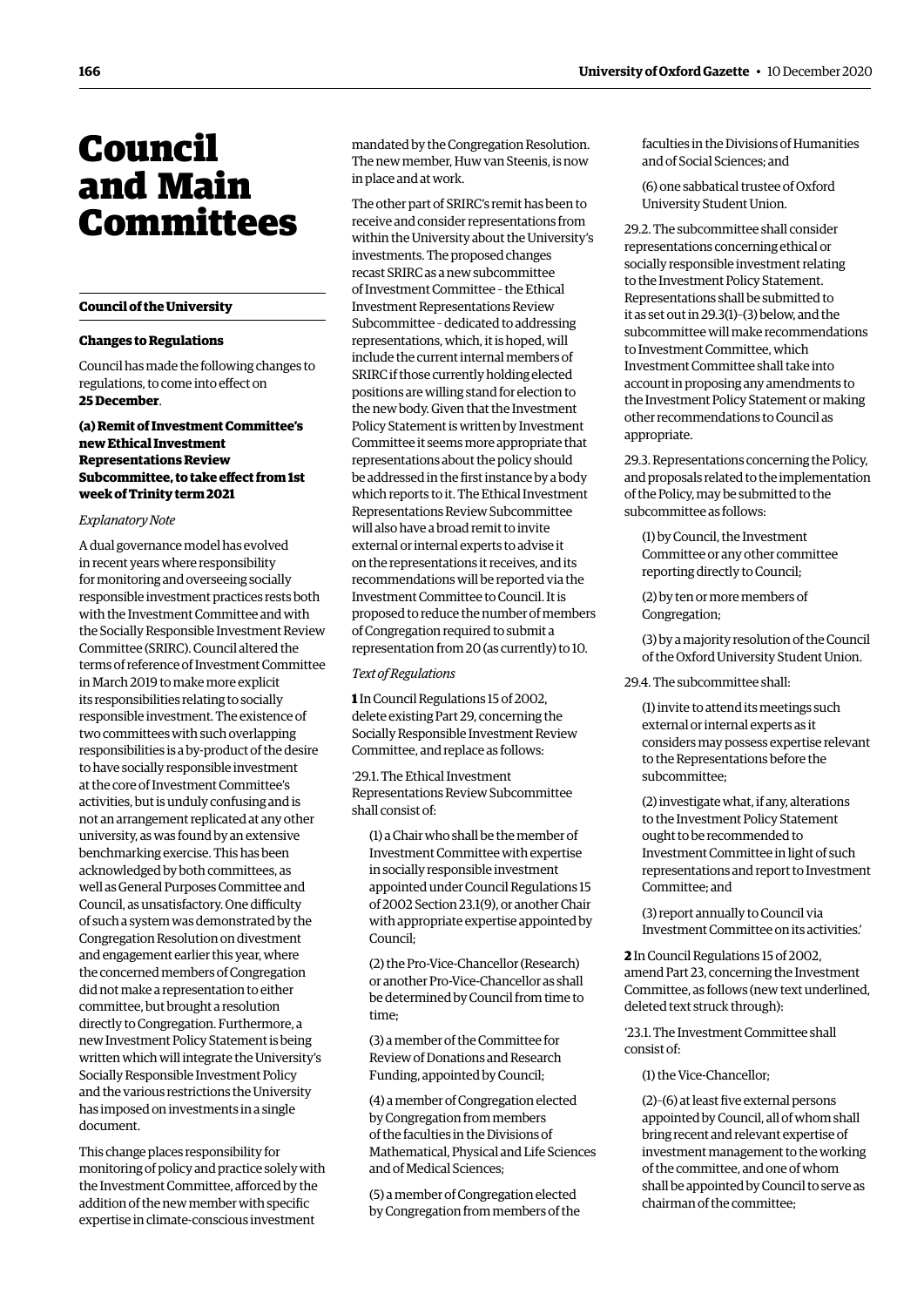(7)–(8) up to two other members appointed by Council who shall have recent and relevant expertise of investment management.; and

(9) a third member appointed by Council (who may be internal or external) who shall have recent and relevant expertise in investment management, as well as recent and relevant expertise in climateconscious investment, to review and engage with progress on divestment and engagement and report this to the chair of the Investment Committee.

23.2. The Director of Finance and the Chief Investment Officer of Oxford University Endowment Management Ltd ("OUEM") shall normally be in attendance at the meeting of the committee, but shall not have the right to vote.

23.3. The members of the committee appointed at 23.1 (2)–(9) above shall serve for five years and shall be re-eligible for reappointment for one further period of up to five years. Casual terms of office shall not count towards this limit.

23.4. Notwithstanding regulation 23.3 above, the General Purposes Committee of Council may determine that further consecutive periods are permitted in an individual case.

23.5. The committee shall be responsible for the strategic oversight and supervision of all funds invested by, or for the beneft of, the University (including any funds placed with the University by external bodies), except:

(1) those investments which Council determines to be the responsibility of the Finance Committee or other bodies; and

(2) those held by Societies or the Press.

23.6. In particular, the committee shall be responsible for:

(1) recommending to Council suitable investment objectives and, where relevant, distribution policies for the investments under its remit, currently The Oxford Funds: Collegiate Feeder Units; The Oxford Funds: OCF Units; the Strategic Capital Account; the Venture Fund ("the Funds");

(2) setting, where appropriate, investment policies, benchmarks, risk guidelines and investment restrictions for the Funds taking into account the agreed objectives and policies as set out in 23.6 (1) and including those relating to socially responsible investment;

(3) advising Council, or such other body as Council might direct, on implications of specifc socially responsible

investment-related proposals with regard to any potential impact on the investment objective or strategy of the investments under its remit;

(4) evaluating, where relevant, the performance of the Funds against investment objectives and agreed benchmarks and oversight and monitoring of compliance with and implementation of all policies and guidelines (including those relating to socially responsible investment) relevant to the Funds;

(5) advising the Board of OUEM in the recruitment, support and appraisal of the Chief Investment Officer of OUEM and monitoring his or her performance;

(6) working with OUEM Ltd to agree the fees to be paid by the Funds;

(7) creating, and reviewing on a regular basis, an Investment Policy Statement which Council shall approve;

(8) reviewing Representations relevant to that policy submitted via the Ethical Investment Representations Review Subcommittee and making recommendations to Council as appropriate;

(97) reporting to Council at least annually on the matters above and on such other matters as the committee sees ft.'

**3** These regulations shall be effective from 26 April 2021.

#### **(b) Changes to the composition of the Education Committee**

#### *Explanatory Note*

The following changes amend the composition of the Education Committee to include the chairs of the Education Committee's main panels and subcommittees: this will ensure representation of the diferent constituencies involved in the direction and delivery of education across the collegiate University. The Chair of the Graduate Admissions Committee has been removed because this post is filled *ex officio* by the Pro-Vice-Chancellor (Education), who is also chair of the Education Committee. The *ex officio* position for the Director of the Department for Continuing Education is being replaced by a position for a representative of the department with a 3-year term of office, to bring this into line with the other positions on the committee. The changes also allow two (rather than one) of the three co-opted positions to be held by external members to allow for greater flexibility.

#### *Text of Regulations*

In Part 2 of Council Regulations 15 of 2002, concerning the Education Committee, amend regulation 2.1 as follows (new text underlined, deleted text struck through):

'2.1. The Education Committee shall consist of:

(1) the Pro-Vice-Chancellor (Education) who shall chair the committee;

(2)–(4) the Proctors and the Assessor;

(5), (6) two persons appointed by Council from among the members of Council;

(7), (8) two persons appointed by Council from the divisions to ensure appropriate disciplinary balance (one normally to be a Director of Graduate Studies);

(9) the Chair or Vice-Chair of the Conference of Colleges;

(10) the Chair of the Senior Tutors' Committee of the Conference of Colleges;

(11) the Chair of the Graduate Committee of the Conference of Colleges;

(12) the Chair of the Admissions Committee of the Conference of Colleges;

(13) Chair of the Graduate Admissions Committeethe Chair of the Taught Degrees Panel;

(14) the Chair of the Research Degrees Panel;

(15) the Chair of the Quality Assurance Subcommittee;

(16) the Chair of the Student Wellbeing Subcommittee;

(1417)–(1720) the chairs of the Education Committees (or their equivalent) of each division;

(1821) the Directora representative of the Department for Continuing Education;

(1922), (2023) the Vice-President (Access and Academic Afairs) and the Vice-President (Graduates) of the Oxford University Student Union.

2.2. The committee may co-opt up to three additional members, one two of whom may be an external members.'

#### **(c) Amendments to Audit and Scrutiny Committee Regulations**

*Explanatory Note* 

Amendments to the regulations relating to the Audit and Scrutiny Committee are proposed to: (i) include the Director of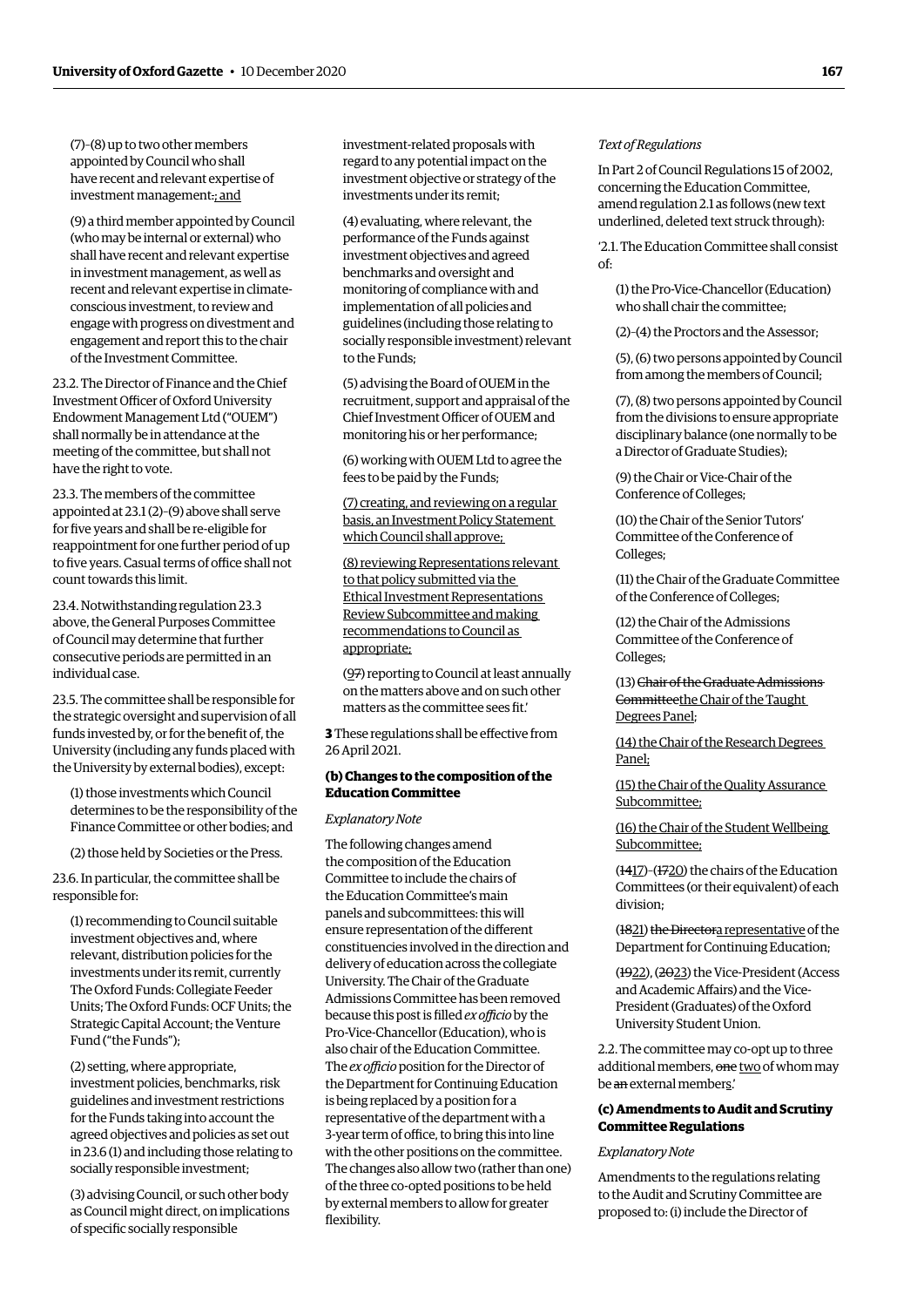Assurance in the list of officers in attendance at meetings of the Committee; (ii) reduce the period of office of all members from four to three years; (iii) update the remit of the Committee to refect best practice guidance.

#### *Text of Regulations*

In Council Regulations 15 of 2002, concerning Committees Reporting Directly to Council or one of its Main Committees, amend Part 8 relating to the Audit and Scrutiny Committee as follows (new text underlined, deleted text struck through):

'8.1. The Audit and Scrutiny Committee shall consist of:

(1) an external member of Council appointed by Council who shall not be a member of any other body or hold any position, which in the view of Council involves executive authority within the University, who shall chair the committee;

(2)–(5) four external persons appointed by Council, at least two of whom shall have experience at a senior level in the non-public sector and all of whom shall bring relevant expertise to the working of the committee;

(6) a Head of House appointed by the Conference of Colleges;

(7) one member of Congregation elected by Congregation from among members of the faculties in the Divisions of Mathematical, Physical and Life Sciences and of Medical Sciences who shall not serve on Council or on any committee which in the view of Council has mainline executive authority within the University, or hold any office in the University or any college which involves executive authority;

(8) one member of Congregation elected by Congregation from among members of the faculties in the Divisions of Humanities and Social Sciences who shall not serve on Council or on any committee which in the view of Council has mainline executive authority within the University, or hold any office in the University or any college which involves executive authority;

(9) one member of Congregation, not necessarily being a member of any division and not in any case being nominated in a divisional capacity, who shall be elected by Congregation who shall not serve on Council or on any committee which in the view of Council has mainline executive authority within the University, or hold any office in the

University or any college which involves executive authority.

8.2. The Director of Assurance, the Director of Finance, the Registrar and the internal auditors shall normally be in attendance at the meetings of the committee; other individuals, including representatives from the external auditors, will be invited to attend as appropriate.

8.3. No member of the committee may at the same time also be a member of the Finance Committee or the Planning and Resource Allocation Committee.

8.4. All members of the committee shall serve for four three years and shall be eligible for reappointment for one further and final period of four three years.

8.5. The quorum for the committee shall be not less than four members of the committee, of whom at least one shall be a member appointed under 8.1(1)–(5) above.

8.6. The committee shall expect to receive full co-operation from all staff and students of the University in relation to all aspects of the committee's activity.

8.7. The committee shall provide independent assurance to assist Council in fulflling Council's responsibilities for ensuring the adequacy and efectiveness of the University's arrangements for risk management; control; governance; compliance with the legal and regulatory framework the University operates within (this includes the culture and behaviour that is prevalent within the institution and arrangements that can afect reputation); ethical and other behaviours, including whistleblowing; sustainability and economy, efficiency and effectiveness (value for money); and the management and quality assurance of data submitted to the Higher Education Statistics Agency ("HESA"), the Student Loans Company, and to the Office for Students and the other funding bodies. In particular, the committee shall:

(1) request to Council that any matter, which in the view of the committee merits special and immediate consideration, be brought to Congregation's attention at any time during the academic year;

(2) be entitled to place on the agenda of Council for discussion any matter which the committee deems it appropriate and necessary for Council to consider. The minute of any matter discussed by Council in this way shall be promptly reported to the committee;

(3) be entitled to discuss any matters its members may wish to raise, in the absence of University officers and/or the external and internal auditors;

(4) in respect of the University's external audit arrangements:

(a) consider and recommend to Council annually the appointment of the external auditors, the audit fee, the provision of non-audit services by the external auditors and any questions of resignation or dismissal of the external auditors;

(b) monitor annually the performance and efectiveness of external auditors, including any matters afecting their independence and objectivity, and make recommendations to Council concerning their reappointment, where appropriate;

(c) agree with the external auditors, before the audit begins, the nature and scope of the audit;

(d) discuss with the external auditors problems and reservations arising from the interim and fnal audits, including a review of the management letter incorporating management responses;

(5) in respect of the University's internal audit arrangements:

(a) consider and decide on the appointment and terms of engagement of the internal audit service (and the head of internal audit, if applicable), the audit fee, the provision of non-audit services by the internal auditors and any questions of resignation or dismissal of the internal auditors;

(b) monitor annually the performance and efectiveness of internal auditors, including any matters afecting their independence and objectivity;

(c) review the internal auditors' audit risk assessment, strategy and audit plan;

(d) consider major fndings of internal audit investigations and the management responses;

(e) ensure that the resources made available for internal audit are sufficient to meet the institution's needs;

(f) receive and consider requests for internal audit reviews submitted by twenty or more members of Congregation via the Proctors;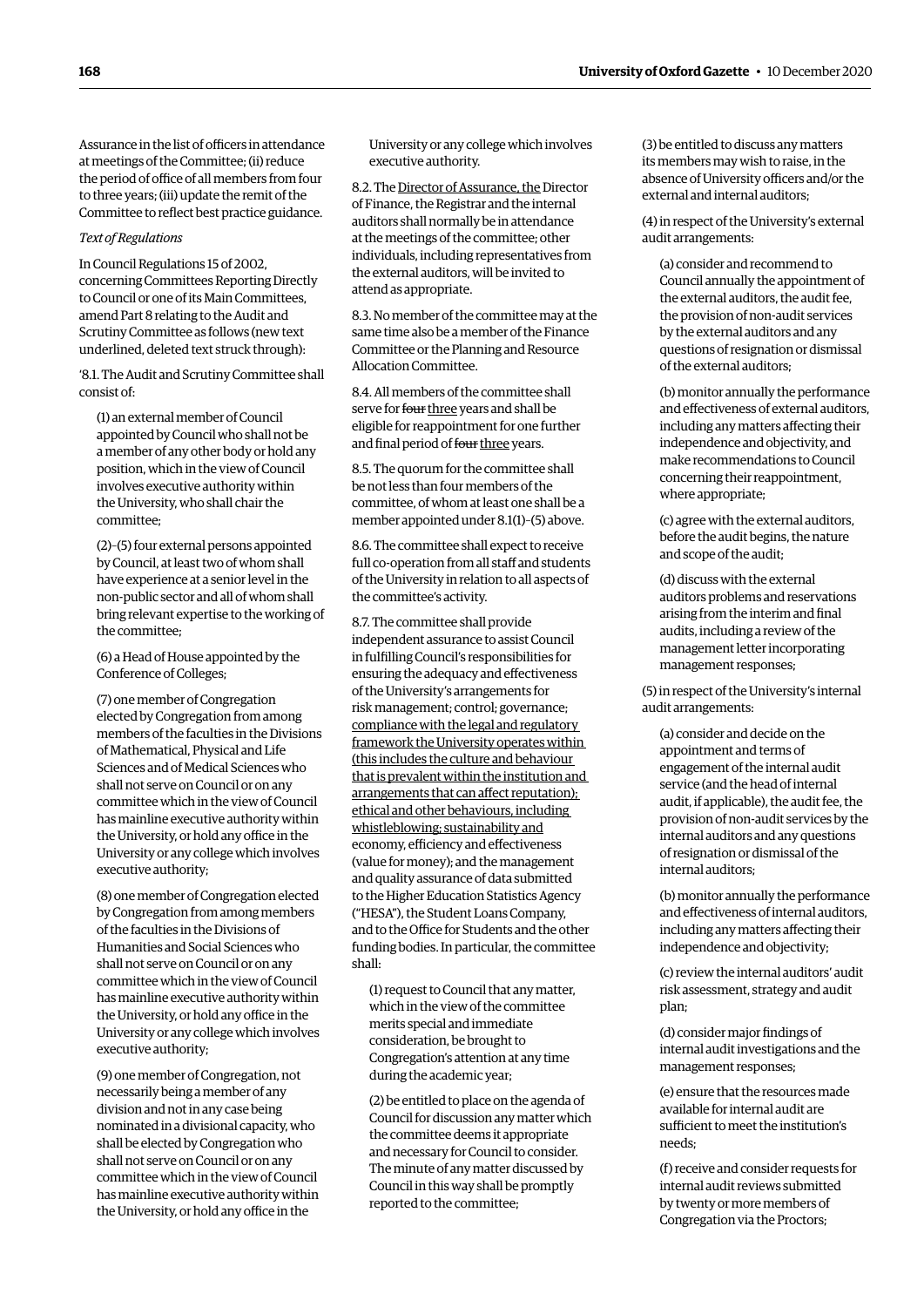(g) save in respect of any report that the committee considers requires immediate reference to Council, publish on the Oxford intranet within one month of acceptance by the committee the executive summary of each internal audit report, including of those reports produced under regulation 8.7(5)(f) or alternatively a summary of why such a requested report was considered unnecessary;

(h) make available for consultation by any member of Congregation by arrangement with the secretary of the committee the full text of any internal audit report for which the executive summary has been published under regulation 8.7(5)(g);

(6) in respect of the University's external and internal audit arrangements:

(a) undertake audit reviews, including project reviews, at the request of Council;

(b) monitor the implementation of agreed audit recommendations;

(c) discuss within the committee any matters the external or internal auditors wish to raise, in the absence of University officers where necessary;

(d) satisfy itself that, where non-audit services are provided by the external or internal auditors at the request of the University, the independence and objectivity of the external or internal audit service (as appropriate) has not been afected by the extent or nature of that additional work;

(e) promote co-ordination between the internal and external auditors;

(7) in the presence of the external auditors, review, and report to Council on, the draft annual fnancial statements from an audit perspective, including the external audit opinion, the statement of members' responsibilities, the statement of internal control and risk management, and any relevant issue raised in the external auditors' management letter, in accordance with Accounts Directions issued by the Office for Students:

(8) seek assurance from the colleges:

(a) as to the proper use and control of the public and publicly-accountable funds transferred from the University to the colleges; and

(b) that appropriate arrangements are in place concerning the delivery of

value for money in relation to those funds;

and report annually on these matters to Council;

(9) oversee the adequacy of the University's arrangements to prevent and detect irregularities, fraud and corruption, to include being notifed of any action taken under the University's policy in this area;

(10) satisfy itself as to the appropriateness of the audit processes of Oxford University Press and shall:

(a) receive an annual report from the Oxford University Press Audit Committee;

(b) receive any other written or verbal reports from the Oxford University Press Audit Committee as the committee shall determine;

(c) consider any matters arising out of the reports which are of concern to the committee and ask for further investigation and reporting as necessary;

(11) ensure that all signifcant losses have been properly investigated and that the internal and external auditors, and where appropriate the Office for Students, have been informed;

(12) receive any relevant reports from the National Audit Office, the Office for Students and other organisations.

8.8. In respect of its scrutiny function:

(1) the committee defnes scrutiny as the process of structured inquiry or investigation into failures or alleged failures of the University's operations;

(2) the committee shall itself determine how and when to exercise this function;

(3) in exercising this function, the committee may call for any investigation that it considers necessary and may call any individual or for any document or documents it considers relevant to any such investigation;

(4) the committee shall receive and consider requests for scrutiny reviews submitted by any member of Congregation;

(5) the committee shall undertake scrutiny reviews at the request of Council;

(6) save in respect of any scrutiny review that the committee considers requires immediate reference to Council, the

committee shall publish on the Oxford intranet within one month of acceptance by the committee a summary of any scrutiny review undertaken under regulation 8.8(4) or (5), or a summary of why such a requested review was considered unnecessary;

(7) save for those reports which the committee considers shall remain confdential (for example those concerning individuals) and for any report referred to Council, the committee shall make available for consultation by any member of Congregation by arrangement with the secretary of the committee the full text of any scrutiny report for which a summary has been published under regulation 8.8(6).

8.9. (1) Each year, at the same meeting at which Council is asked to approve the University's fnancial statements, the committee shall report to Council and thereafter to Congregation and to the Office for Students (where required) on its activity over the relevant fnancial year.

(2) When producing its annual report, the committee shall consider, *inter alia*:

(a) the external auditors' annual report and management letter;

(b) the internal auditors' annual report;

(c) work done in relation to value for money; and

(d) any relevant evaluations carried out by the Office for Students or others.

(3) The report shall be based on information presented to the committee.

(4) In addition to drawing attention to signifcant issues that have arisen out of the committee's work over the year in question, the report shall include the committee's opinion on the adequacy and efectiveness of the University's arrangements forregarding:

(a) risk management, to include the accuracy of the statement of internal control and risk management included with the annual statement of accounts;

(b) control;

#### (c) governance;

(d) compliance with the legal and regulatory framework the University operates within (this includes the culture and behaviour that is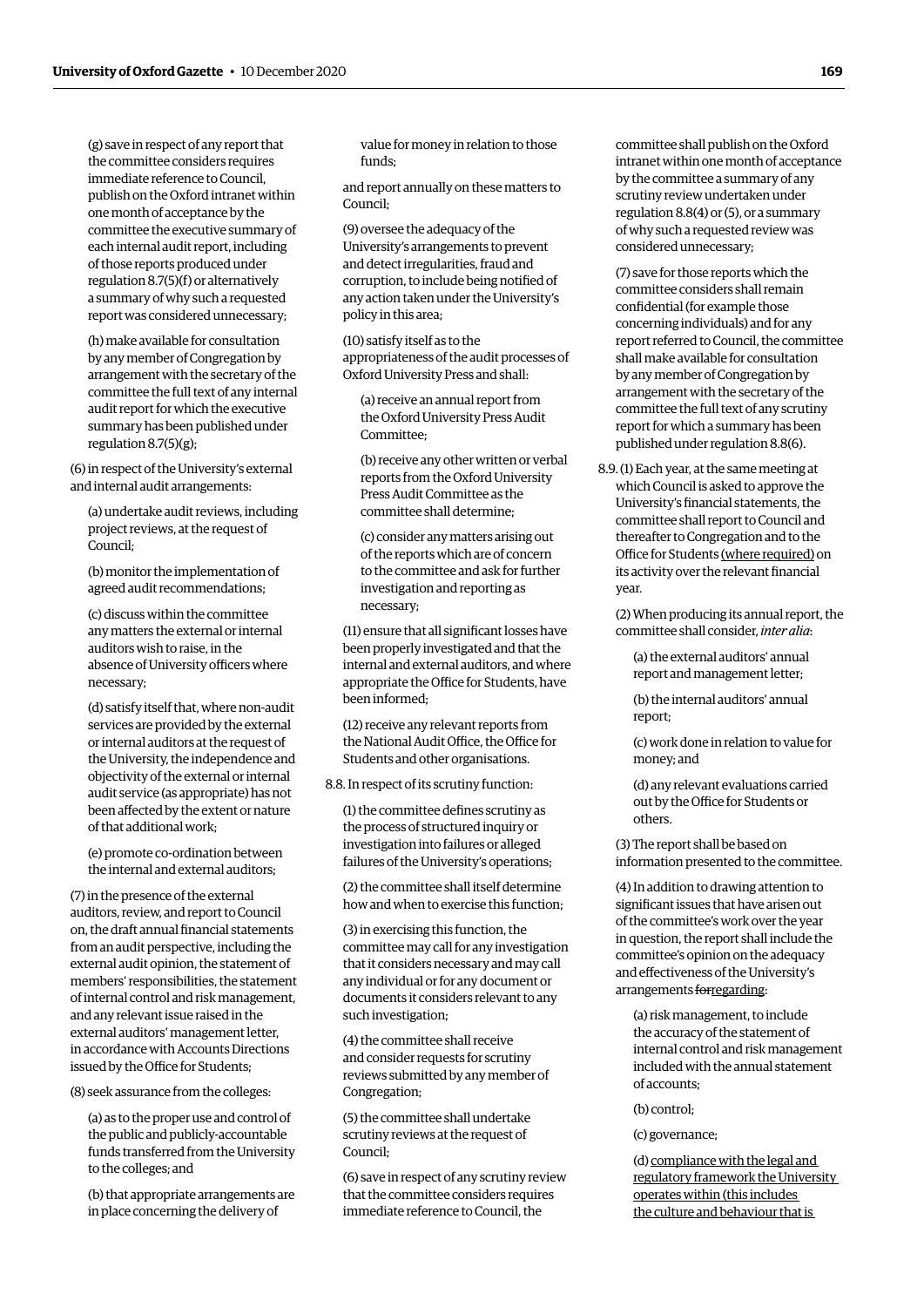## Congregation

<span id="page-5-0"></span>prevalent within the institution and arrangements that can afect reputation);

(e) ethical and other behaviours, including whistleblowing;

(f) sustainability and value for money; and

(e)(g) the management and quality assurance of data submitted to HESA, the Student Loans Company, the Office for Students and other bodies.

(5) The committee's annual report is additional to any other reports the committee considers it appropriate to submit to Council during the year.'

**Congregation** 7 December

#### **Degree by Resolution**

*This content has been removed as it contains personal information protected under the Data Protection Act.*

#### **Council of the University**

#### **Register of Congregation**

The Vice-Chancellor reports that the following names have been added to the Register of Congregation:

Kielak, D, Hertford Mezger Kveder, C L, Department of **Statistics** Nair, A, Hertford Nichols, C<sub>IO</sub>, St Hugh's Purkiss, A H, Humanities Division Sloan, C G, Hertford Timm, K N, Oriel Véliz, C, Hertford Viney, T J, Faculty of Physiological Sciences Yang, J, Department of Statistics Zonta, B, Faculty of Physiological Sciences

#### **Congregation** 19 January

#### **(1) Voting on changes to Congregation Regulations 2 of 2002: the conduct of business in Congregation**

*Explanatory Note* 

Whilst COVID-19 social distancing and other restrictions remain in place it may not be possible to run all meetings of Congregation in the normal way. The following changes to Congregation Regulations 2 of 2002, made on the recommendation of Council, amend the regulations concerning the conduct of business in Congregation to allow for:

(a) the 'House' to be interpreted to mean all venues to which the meeting is livebroadcast (where capacity is increased by the use of additional venues);

(b) electronic voting at physical meetings of Congregation, where a vote by ballot or division cannot be conducted safely;

(c) a delay of up to three days in the announcement of the result of a vote at a meeting, to allow paper ballots to be stored for 48 hours before they are counted;

(d) online meetings of Congregation to be held in the event that there is insufficient physical capacity for the number of people who wish to attend or that national restrictions prevent the holding of in-person meetings; and

(e) postal votes to be conducted entirely electronically, using an online voting system.

#### *Text of Regulations*

**1** In Congregation Regulations 2 of 2002, concerning the conduct of business in Congregation, amend regulation 1.1 as follows (new text underlined):

'1.1. In these regulations:

(1) references to "members" are references to members of Congregation; and

(2) the expression "a legislative proposal" means a proposal made by Council under section 1 (1) or (2) of Statute IV to amend or repeal a statute or add to the statutes.

#### (3) Whilst COVID-19 social distancing or other restrictions remain in place:

(a) Where "written" notice or a "written" request must be given or anything must be submitted "in writing", the notice, request or submission (including any notice to the Vice-Chancellor) will only be valid if sent by email to [registrar@admin.](mailto:registrar@admin.ox.ac.uk)  [ox.ac.uk](mailto:registrar@admin.ox.ac.uk) (provided that a notice to this efect is published in the *Gazette*).

(b) Where there is a requirement that a notice or other submission be "signed" this requirement is met by the signatory sending an email to [registrar@admin.ox.ac.](mailto:registrar@admin.ox.ac.uk)  [uk](mailto:registrar@admin.ox.ac.uk) which attaches a copy of the relevant document and confrms their intention to sign it. The email must include the full name and the department and/or college of the signatory.

(4) Whilst COVID-19 social distancing or other restrictions remain in place, Council may decide that any postal vote shall be held electronically, in which case the following interpretations shall apply:

(a) A "ballot paper" or a "voting paper" includes an electronic voting paper in such form as the Vice-Chancellor shall determine, including a vote hosted by an online voting or polling agency.

(b) A "postal vote" or a "postal ballot" may be conducted entirely electronically and the "dispatch" of voting papers may mean only the dispatch of electronic voting papers by email or the dispatch of a link to an online voting site.

(5) Whilst the COVID-19 situation means that physical meetings of Congregation may take place only with social distancing requirements in place and there is insufficient physical capacity to accommodate all members of Congregation wishing to attend a meeting, or where national restrictions prevent the holding of physical meetings, Council may decide that a meeting of Congregation shall be held electronically, in which case the following interpretations shall apply: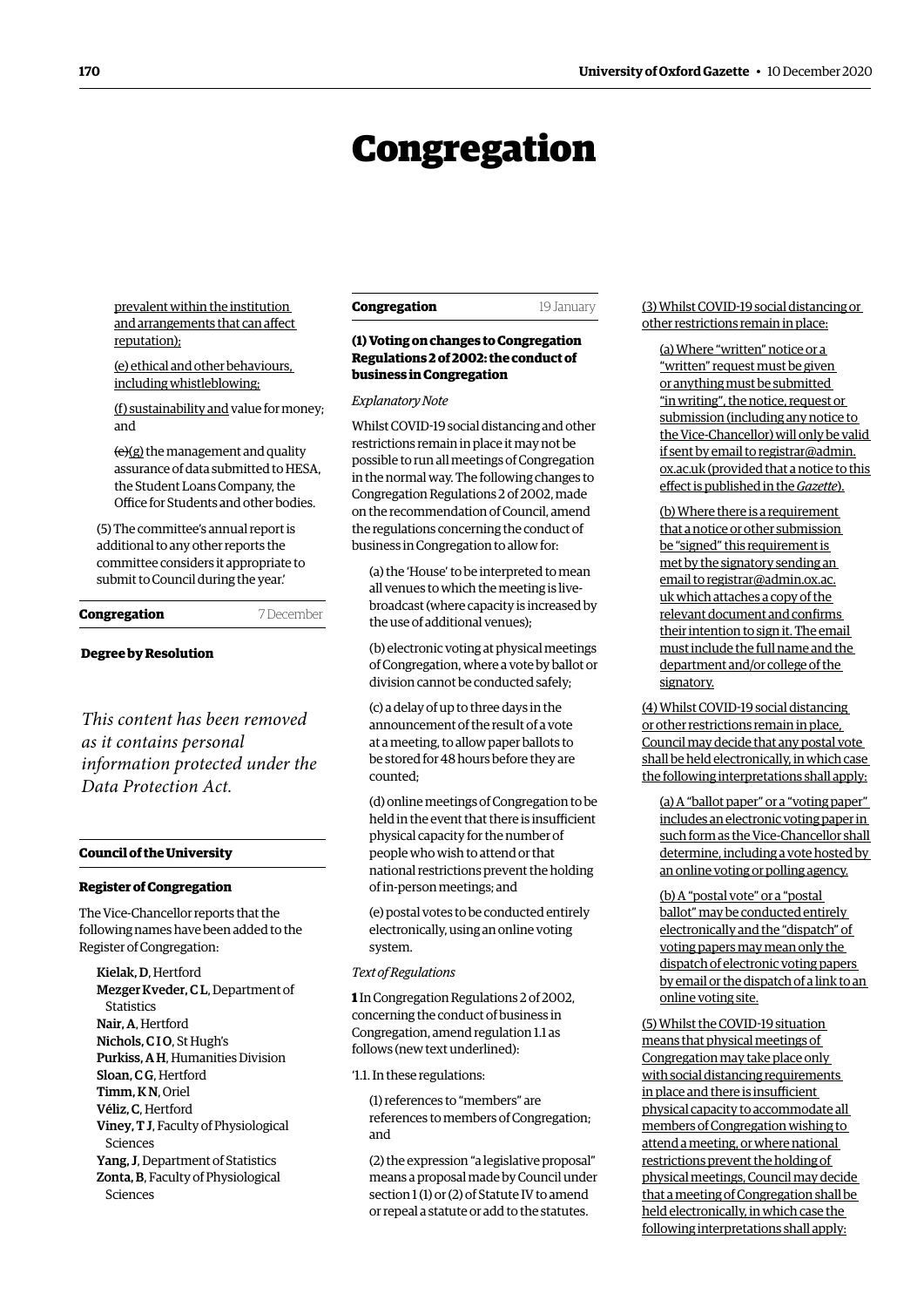(a) A "meeting" of Congregation shall mean a virtual meeting held through a suitable platform which allows members of Congregation to attend and, where required, to participate. Where a virtual meeting is to be held, members will be notifed of this in the *Gazette* when it is confrmed that the meeting will be going ahead, including details of the platform to be used and the registration process in place. Details will also be published on the Congregation website at [https://governance.web.ox.ac.uk/](https://governance.web.ox.ac.uk/congregation) [congregation](https://governance.web.ox.ac.uk/congregation).

(b) The "House" and the "floor of the House" shall both mean the "meeting" and "on the floor of the House" shall mean "at the meeting". "Admitted to the floor of the House" shall mean "permitted to attend the meeting as a potential speaker".

(c) Where members may make a demand or challenge, or signify an objection, by "rising in their places" members will be able to signal this electronically by submission during the meeting of the statement "I rise in place"; attendees will be notifed of how this functionality works.

(d) A "ballot paper" or a "voting paper" includes an electronic voting paper in such form as the Vice-Chancellor shall determine, including a vote hosted by an online voting or polling agency.

(6) Whilst the COVID-19 situation means that physical meetings of Congregation may take place only with social distancing requirements in place and the meeting is split across multiple physical venues to allow all those wishing to attend to do so, the "House" and the "foor of the House" shall both mean all venues to which a live broadcast of the meeting is being made.

**2** *Ibid*, amend regulation 4.2 (3) as follows (new text underlined, deleted text struck through):

'(3) Where the Chair directs that a vote is to be taken at a meeting of Congregation it shall be conducted by division of the House unless either

(a) the Vice-Chancellor and Proctors have determined that it shall be determined by ballot and have made a statement to that efect in the notice of the meeting given under regulation 1.4 above or in a subsequent notice published in the *Gazette* not later than four days before the meeting; or

(b) twenty or more members of Congregation have given written notice to the Registrar not later than noon on the eighth day before the meeting that they wish the vote to be conducted by ballot.; or

(c) the meeting is being held electronically, in which case any vote shall be determined by ballot.'

**3** *Ibid*, amend regulation 4.4 as follows (new text underlined):

'4.4. (1) Where a vote is to be conducted by ballot the ballot paper (which may be an electronic voting paper, including a vote hosted by an online voting or polling agency) shall be in a form determined by the Vice-Chancellor which will enable a vote For or Against each proposal or resolution to be clearly registered.

(2) It shall, other than at a meeting held electronically or where the vote is to be conducted electronically, be the duty of the Proctors to ensure that there is a sufficient number of ballot papers at the meeting to enable all members present to vote.

(3) A ballot paper shall not be counted unless it states the name and college or department of the person voting and is signed by that person or, in the case of a meeting held electronically or a vote conducted electronically, is submitted by someone registered as in attendance at the meeting and who is a member of Congregation.

(4) The Proctors shall be responsible for the checking and/or counting of the ballot papers and the result of the ballot shall be announced by the Vice-Chancellor as soon as possible at the meeting or, where a paper ballot is held and the COVID-19 situation means it is not safe to count the ballot papers immediately, up to three days after the meeting, by publication online and by email to all members of Congregation for whom an email address is held.

(5) The contents of individual ballot papers shall not be disclosed to any person except as necessary for the purpose of checking or counting the ballot papers or of investigating allegations of misconduct or taking legal advice.'

**4** *Ibid*, amend regulation 4.5 as follows (new text underlined):

'4.5. (1) Any question decided or resolution carried or rejected at a meeting of Congregation shall, in the absence of

provision to the contrary in the statutes and regulations, be submitted for confrmation or rejection to a postal vote of the members if, not later than 4 p.m. on the sixth day after that meeting (or, where the announcement of the result of the vote is delayed under paragraph 4.4(4) above, the sixth day after the announcement of the result),

(a) Council so decides, or

(b) the question has been decided, or the resolution has been carried or rejected on a vote in the House, at a meeting at which not fewer than twenty five members were present on the foor of the House at the time when the vote in the House was taken and if a requisition for such a postal vote signed by at least ffty members is delivered to the Vice Chancellor.

(2) For the purposes of paragraph (1) (b) above, the Proctors shall, whenever a vote is taken at a meeting of Congregation, certify the number of members present on the floor of the House at the time of the vote.'

**5** *Ibid*, amend Appendix A (Speaking by Student Members in Congregation) as follows (new text underlined):

'8. Student members not admitted to the floor of the House will normally be permitted to listen to the debate from the gallery (or, where the meeting is held electronically, join the meeting as an attendee).'

#### **(2) Voting on Suspension to Congregation Regulations 3 of 2002: Religious Services and Sermons**

#### *Explanatory Note*

The following part suspensions of paragraphs within Part 6 of Congregation Regulations 3 of 2002, made on the recommendation of the Committee for the Nomination of Select Preachers, suspend the regulations to hold the University Sermons in Hilary term 2021 in St Mary's Church, Oriel College, Hertford College and Lincoln College. University Sermons in Hilary term 2021 will be recorded and podcasted on the University Church of St Mary the Virgin website, due to the Church of England's recommendation that clergy 'provide other ways of enabling people to walk with God so as to enable the people of God and anyone and everyone who looks to God for support and meaning in this time of crisis to participate in the life of worship at home'.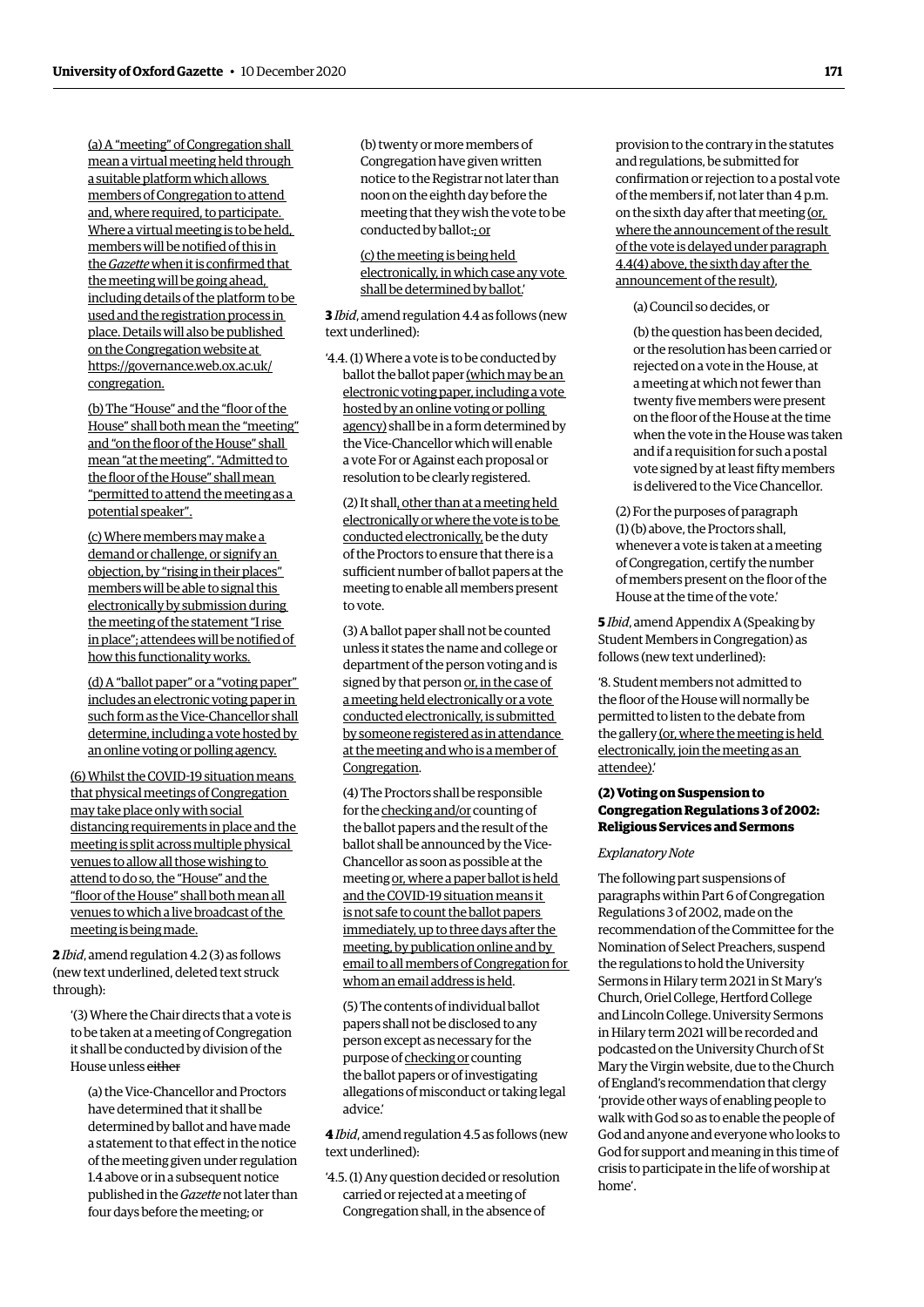## Notices

#### *Text of Regulations*

In Congregation Regulations 3 of 2002, concerning the Conduct of Ceremonies in Congregation and certain other Ceremonies, suspend part of regulations 6.17 in respect of the University Sermons in relation to Hilary term 2021 only, in the manner indicated below (suspended text struck through):

#### '**SERMONS TO BE PREACHED ELSEWHERE THAN IN ST MARY'S CHURCH**

6.17 Sermons shall be preached before the University in certain colleges, on certain days, namely:

(1) in the Cathedral Church of Christ on the frst Sunday in Advent and on Whitsunday;

(2) in Magdalen College, on the Sunday in Full Term nearest St Mark's Day, and on the ninth Sunday of Trinity Term;

(3) in Oriel College, on the eighth Sunday of Hilary Full Term;

(4) in Hertford College, the Macbride Sermon (preached in accordance with Part 34 of the Schedule to the Statutes) on the second Sunday in Hilary Term;

(5) in the Cathedral Church of Christ, when a Court Sermon is required;

(6) in Queen's College, on Trinity Sunday;

(7) in rotation, in one of those colleges and societies which have so agreed with the Committee for the Nomination of Select Preachers, the Ramsden Sermon (preached in accordance with Regulation 6.16 above), on the fourth Sunday of Michaelmas Full Term;

(8) in rotation, in one of those colleges and societies which have so agreed with the Committee for the Nomination of Select Preachers, the Sermon on the Sin of Pride (preached in accordance with Regulation 6.15 above), on the last Sunday before Advent;

(9) in rotation, in one of those colleges and societies which have so agreed with the Committee for the Nomination of Select Preachers, the Sermon on the Grace of Humility (preached in

accordance with Regulation 6.15 above), on Quinquagesima Sunday.

6.18 In each instance, except those detailed in 6.17 (4), 6.17 (5), 6.17 (7), 6.17 (8) and 6.17 (9) above, the preacher shall be appointed by the college.'

#### **Meeting information**

Members of Congregation are reminded that any two members may, not later than **noon on 11 January**, give notice in writing to the Registrar that they wish to oppose or amend the proposed changes to Congregation regulations at (1) above or the suspension of Congregation regulations at (2) above (see the note on the conduct of business in Congregation below). If no such notice has been given, and unless Council has declared otherwise or the meeting has been adjourned, the amendments and the suspension shall be declared carried, and the meeting may be cancelled.

#### **Note on procedures in Congregation**

¶ Business in Congregation is conducted in accordance with Congregation Regulations 2 of 2002 [\(https://governance.admin.ox.ac.](https://governance.admin.ox.ac.uk/legislation/congregation-regulations-2-of-2002) [uk/legislation/congregation-regulations-](https://governance.admin.ox.ac.uk/legislation/congregation-regulations-2-of-2002)[2-of-2002\).](https://governance.admin.ox.ac.uk/legislation/congregation-regulations-2-of-2002) A printout of these regulations, or of any statute or other regulations, is available from the Council Secretariat on request. A member of Congregation seeking advice on questions relating to its procedures, other than elections, should contact Mrs R Thomas at the University Offices, Wellington Square (telephone: (2)80317; email [rebecca.thomas@admin.](mailto:rebecca.thomas%40admin.ox.ac.uk?subject=) [ox.ac.uk](mailto:rebecca.thomas%40admin.ox.ac.uk?subject=)); questions relating to elections should be directed to the Elections Officer. Ms S L S Mulvihill (telephone: (2)80463; email: elections.office@admin.ox.ac.uk). **While COVID-19 working restrictions remain in place, any notice that needs to be given to the Registrar in writing should be sent by email to [registrar@](mailto:registrar%40admin.ox.ac.uk?subject=) [admin.ox.ac.uk](mailto:registrar%40admin.ox.ac.uk?subject=). Notices sent to the**  University Offices may not be received.

#### **General Notices**

#### *Gazette* **publication arrangements**

We are continuing to publish the *Gazette*  in digital format only, as a result of ongoing COVID-19-related working restrictions. Arrangements for archival copies will be made at a later date.

We will continue to send emails to our online subscribers, as well as to our print subscribers, where we have an email address for them, so that they continue to receive the *Gazette* in an available format.

If you are a print subscriber and do not wish to receive such emails, or if you would like to set up a new email subscription, please visit [www.stafsubs.ox.ac.uk](http://www.staffsubs.ox.ac.uk) if you are a current member of staf; otherwise, please email [gazette@admin.ox.ac.uk](mailto:gazette%40admin.ox.ac.uk?subject=).

#### PUBLICATION DATES

This is the fnal *Gazette* of Michaelmas term. The frst *Gazette* of Hilary term will be published on 14 January. The usual deadlines will apply.

#### **Implementation of Multi-factor Authentication on all SSO accounts**

As previously announced, the University is implementing multi-factor authentication (MFA) for all Oxford Single Sign-On (SSO) users. This is being rolled out in batches, alphabetically by surname, commencing January 2021. This means staff and students will be asked to verify their SSO account using a second factor, such as a text message, a code from an app on their phone or a phone call.

The University of Oxford has a particularly high profle, leading the world with COVID-19 research. The pandemic has brought additional risks with increased working from home, such as accessing University information from a variety of devices. It is vital for us to secure our systems, now more than ever. Multi-factor authentication is now common across many organisations. It will 'double-lock' our systems to protect Oxford's unique information.

From feedback given by our pilot groups and early adopters, staf across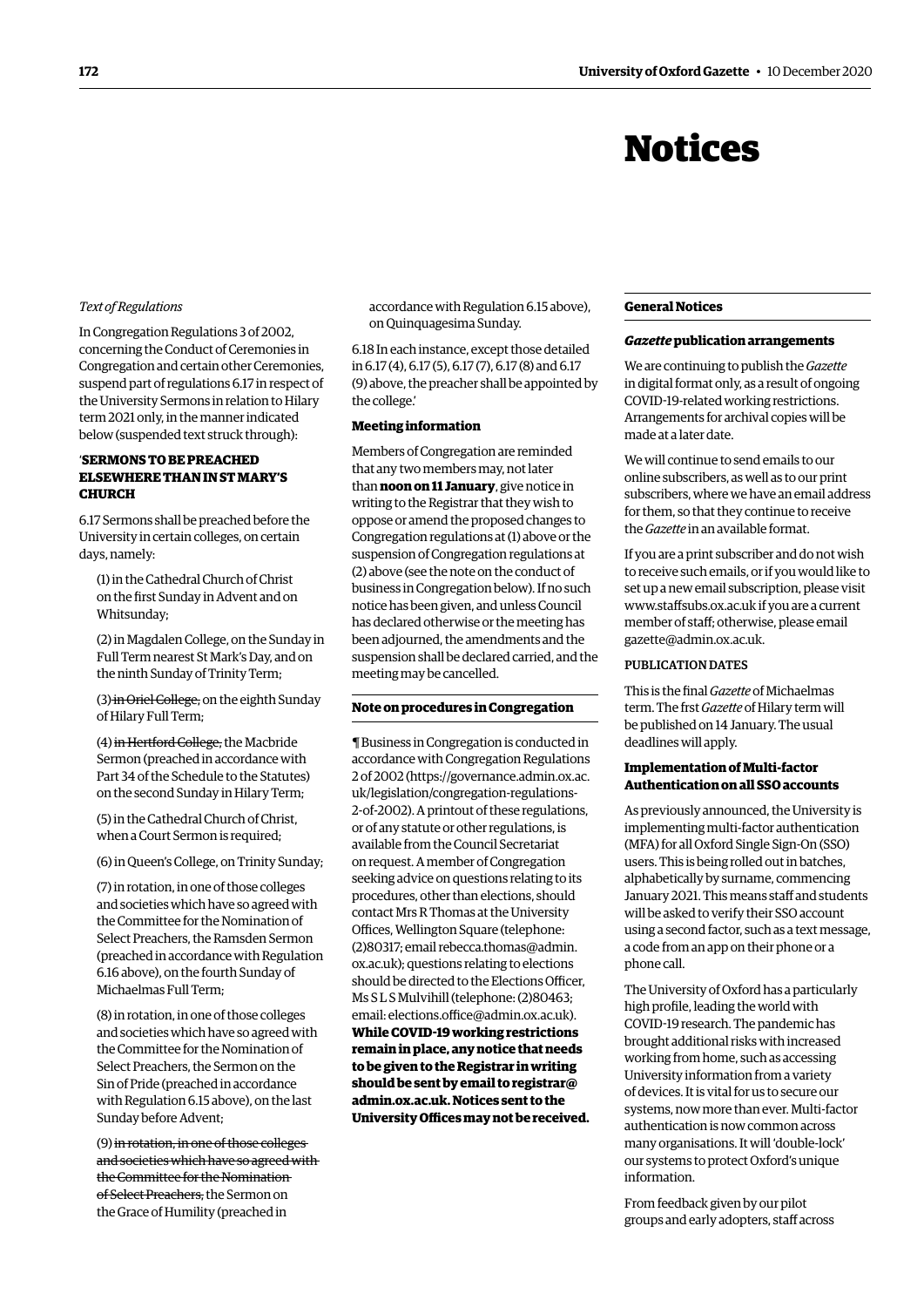<span id="page-8-0"></span>the University are working diligently to make this transition as smooth as possible, ensuring staff and students are informed of the changes in advance and can prepare accordingly. If there are any concerns regarding deployment date and other work commitments, such as exam dates, early enablement of MFA can be requested [\(https://projects.it.ox.ac.uk/](https://projects.it.ox.ac.uk/multi-factor-authentication-faqs-for-end-users#collapse2335921)  [multi-factor-authentication-faqs-for-end](https://projects.it.ox.ac.uk/multi-factor-authentication-faqs-for-end-users#collapse2335921)[users#collapse2335921\)](https://projects.it.ox.ac.uk/multi-factor-authentication-faqs-for-end-users#collapse2335921).

The majority of users are not expected to encounter any issues; however, supporting guides and videos will be made available prior to deployment ([https://itservicesprojects.web.ox.ac.](https://itservicesprojects.web.ox.ac.uk/multi-factor-authentication-project#collapse2277226) [uk/multi-factor-authentication](https://itservicesprojects.web.ox.ac.uk/multi-factor-authentication-project#collapse2277226)[project#collapse2277226\)](https://itservicesprojects.web.ox.ac.uk/multi-factor-authentication-project#collapse2277226). For further information on all of the above and a link to the full timetable, please visit the project page: [https://projects.it.ox.ac.uk/multi](https://projects.it.ox.ac.uk/multi-factor-authentication-project)[factor-authentication-project](https://projects.it.ox.ac.uk/multi-factor-authentication-project).

#### **Musical and other Events**

#### **Sheldonian Theatre**

A concert by the Oxford Philharmonic Orchestra will be streamed online at 6.30pm on 18 December, as a tribute to the work of Oxford's COVID-19 vaccine team. Programme includes: premiere of John Rutter's *Joseph's Carol* (Sir Bryn Terfel), *Look to the Day* (Sir Bryn Terfel and Merton College Choir), *You'll Never Walk Alone*  (soprano Alexandra Lowe), *Hallelujah Chorus* and *Abide with Me* (Alexander Olleson, Christ Church Cathedral Choir). More information and link to stream: [www.](http://www.ox.ac.uk/news/2020-12-05-philharmonic-orchestra-film-special-tribute-concert-oxford-vaccine-team)  [ox.ac.uk/news/2020-12-05-philharmonic](http://www.ox.ac.uk/news/2020-12-05-philharmonic-orchestra-film-special-tribute-concert-oxford-vaccine-team)[orchestra-flm-special-tribute-concert](http://www.ox.ac.uk/news/2020-12-05-philharmonic-orchestra-film-special-tribute-concert-oxford-vaccine-team)[oxford-vaccine-team.](http://www.ox.ac.uk/news/2020-12-05-philharmonic-orchestra-film-special-tribute-concert-oxford-vaccine-team)

## Lectures

#### **Other groups**

**Andrew Chamblin Memorial Lecture 2020** 

Professor Alan Guth, MIT, will lecture at 5pm on 18 December online via Zoom. Free but registration required: [https://tinyurl.](https://tinyurl.com/andrewchamblinlecture2020) [com/andrewchamblinlecture2020.](https://tinyurl.com/andrewchamblinlecture2020)

*Subject*: 'Infnite phase space and the two-headed arrow of time'

## Examinations and Boards

**Examinations for the Degree of Doctor of Philosophy** 

*This content has been removed as it contains personal information protected under the Data Protection Act.*

## Colleges, Halls and Societies

#### **Obituaries**

#### **Christ Church**

Graham Benson, 14 October 2020; 1963. Aged 76 Michael Alexander Bogod, 2 August 2020; 1948. John Sewell Faulder, 2020; 1948. Aged 90. Patrick Valentine Eliot Howard, FCA, 1 July 2020; 1959. Aged 79. Jack Ellis Paton, 2 October 2020; 1969. Aged 82. Former member of the Governing Body and Emeritus Student. Sir Ian Niall Rankin, 10 November 2020; 1953. Aged 87. Jane L Rowlandson, 2018; 1985. Christopher James Saunders, 2020; 1951. Aged 90. Thomas John Winnifrith, October 2020; 1956. Aged 82. **St Hilda's**  Jean Mary Brown (*née* Danson), 19 September 2020; 1960. Aged 79. Alison Rosemary Bulmer, 2020; 2003. Aged 36. Fatemeh Ghari Seyed Fatemeh, 3 November 2020; 2011. Aged 31. Margaret Bate Flemington, 10 November 2019; Exhibitioner 1952. Aged 86. Sylvia Mary Gordon Ross, 26 November 2020; Exhibitioner 1946. Aged 94. Mary Pamela Halsey, 17 August 2020; 1944. Aged 95. Katharine Hilary Lovell Trotman (*née*  James), 4 October 2020; 1959. Aged 81. Elizabeth Mouncey Wood (Mrs Lewis), 23 July 2020; Schoolmistress Fellow 1988. Aged 86. Mary Frances Wagley (*née* Penney), 1 November 2020; 1947. Aged 93. Amelia Mary Woolmore (*née* Mulligan), 27 June 2020; 1952. Aged 86.

#### **St Hugh's**

Joyce Hepburn, 16 March 2020; 1940. Aged 98.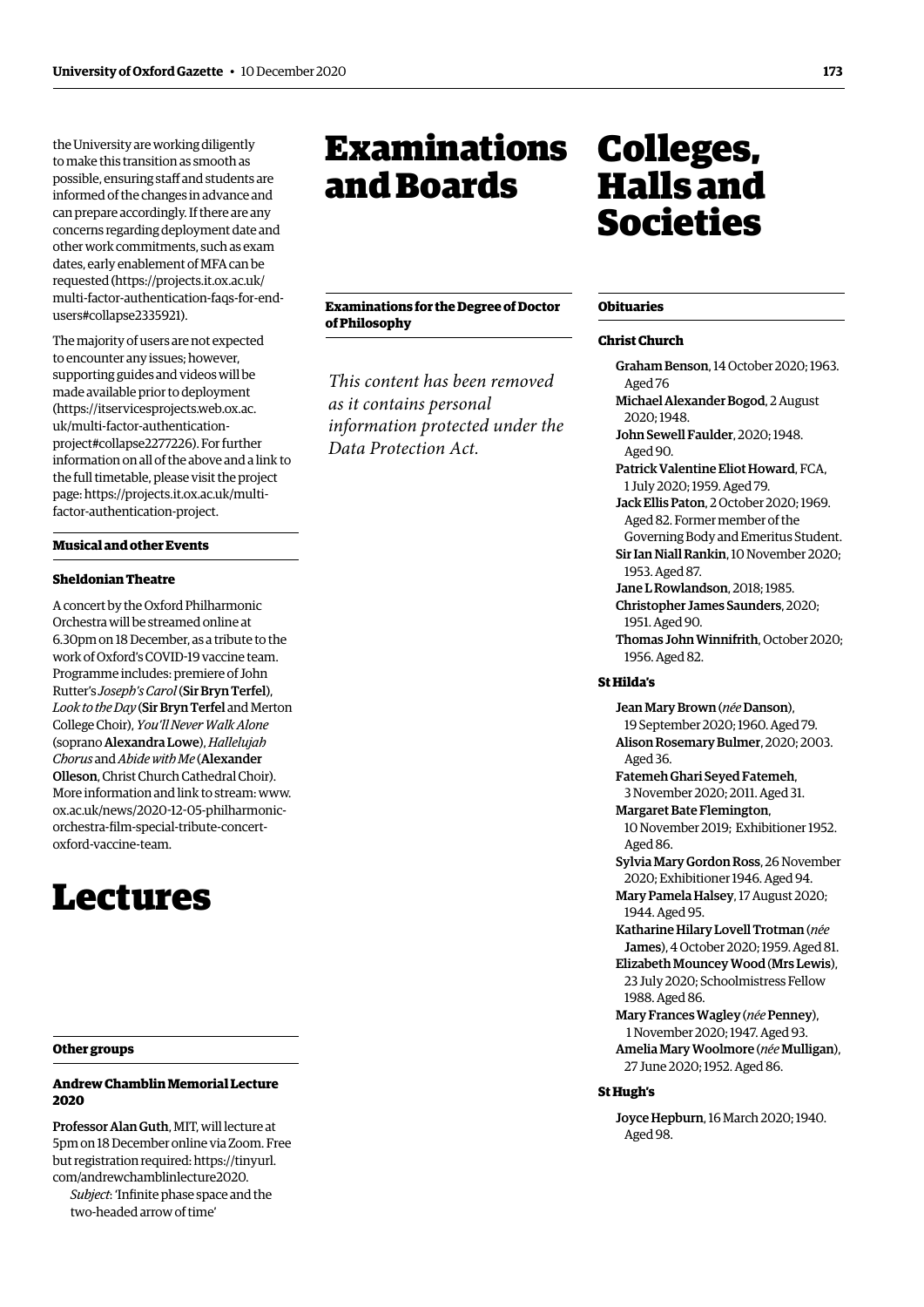### Advertisements

#### <span id="page-9-0"></span>**Trinity**

The Rt Hon the Lord Ashburton (John Francis Harcourt), KG, KCVO, DL, 6 October 2020; 1947. Aged 91.

- Charles Richard Cubitt Bevis, 10 March 2020; 1952. Aged 88.
- Richard Cecil Bond, 28 November 2020; 1943. Aged 95.
- Andrew John Greenacre, 30 September 2020; 1949. Aged 89.
- Peter Crispian Halse Robertson, 2 October 2020; 1964. Aged 74.
- John Robert Tillard, 16 December 2019; 1947. Aged 95.
- James Mathie Ure, OBE, 27 September 2020; 1950. Aged 95.

#### **No print publication of the** *Gazette*

We are unable to publish the *Gazette* in print for the foreseeable future, as a result of COVID-19-related working restrictions. We will continue to publish online editions of the *Gazette* and send emails to our subscribers.

While the *Gazette* is only being published online, we have reduced the price of advertising by **£10 per 70-word insertion**  to refect the fact that we are not incurring print-related costs.

#### **Advertising enquiries**

*Email*: [gazette.ads@admin.ox.ac.uk](mailto:gazette.ads%40admin.ox.ac.uk?subject=)  *Telephone*: 01865 (2)80548 *Web*: https:/[/gazette.web.ox.ac.uk/classifed](https://gazette.web.ox.ac.uk/classified-advertising-gazette)[advertising](https://gazette.web.ox.ac.uk/classified-advertising-gazette)-gazette

#### **Deadline**

Advertisements are to be received by **noon on Wednesday** of the week before publication (ie eight days before publication). Advertisements must be submitted online.

#### **Charges**

Commercial advertisers: £30 per insertion of up to 70 words, or £60 per insertion of 71–150 words. **Reduced price**: £20 for 70 words, or £40 for 71–150 words

Private advertisers: £20 per insertion of up to 70 words, or £40 per insertion of 71–150 words. **Reduced price**: £10 for 70 words, or £20 for 71–150 words

See our website for examples of whether an advertisement is considered commercial or private: https:/[/gazette.web.ox.ac.uk/](https://gazette.web.ox.ac.uk/classified-advertising-gazette) [classifed-advertising-](https://gazette.web.ox.ac.uk/classified-advertising-gazette)gazette.

#### **Online submission and payment**

Advertisements must be submitted and paid for online, using a credit card or debit card, through a secure website. For details, see https://[gazette.web.ox.ac.uk/classifed](https://gazette.web.ox.ac.uk/classified-advertising-gazette)[advertising](https://gazette.web.ox.ac.uk/classified-advertising-gazette)-gazette.

#### **Terms and conditions of acceptance of advertisements**

You are advised to view our full Terms and Conditions of acceptance of advertisements. Submission of an advertisement implies acceptance of our terms and conditions, which may be found at [https://gazette.web.ox.ac.](https://gazette.web.ox.ac.uk/classified-advertising-gazette) [uk/classifed-advertising-gazette,](https://gazette.web.ox.ac.uk/classified-advertising-gazette) and may also be obtained on application to *Gazette*  Advertisements, Public Afairs Directorate, University Offices, Wellington Square, Oxford OX1 2JD*.* 

#### **Miscellaneous**

#### *Gazette* **publication arrangements**

**Advertisers are asked to note** that this is the final *Gazette* of Michaelmas term. Publication for Hilary term will begin on 14 January. The usual deadline will continue to apply (see above).

**The Anchor Pub and Grill**. Great ribs, steaks, burgers and wings all cooked over charcoal. Barefoot cakes. Awesome cocktails, a big wine list and a huge heated terrace. Open: Weds– Sat noon–9pm; Sun noon–7pm. Contact: 2 Hayfield Rd, Oxford OX2 6TT, 01865 510282 or [info@theanchoroxford.com](mailto:info@theanchoroxford.com).

**Stone Pine Design**: card publisher specialising in printmaking and Oxfordshire. Beautifully produced, carefully selected designs by internationally renowned artists and illustrators. Free delivery. More information: [www.stonepinedesign.co.uk](http://www.stonepinedesign.co.uk) or Etsy store StonePineDesignCards.

**St Giles'** P**arish Rooms for hire**. Ideally located close to the city centre at 10 Woodstock Rd OX2 6HT. There is a main hall and a meeting room that can be hired together or separately, and full kitchen facilities. For enquiries regarding availability and to arrange a site visit, contact Meg Peacock, Benefice Manager: 07776 588712 or [sgsm.benefice.](mailto:sgsm.benefice.manager@gmail.com)  [manager@gmail.com](mailto:sgsm.benefice.manager@gmail.com).

#### **Research participants sought**

**TB043 Tuberculosis Study**: A BCG challenge study in healthy adults to help develop TB vaccines. If you are aged 18–50 and in good health, and have never received the BCG vaccine, you may be eligible to participate. The study involves 9–11 visits over a period of around 6 months. Participants will be reimbursed for their time and travel from £705 to £750. More information: [www.jenner.ac.uk/](http://www.jenner.ac.uk/volunteer/recruiting-trials/tb043)  [volunteer/recruiting-trials/tb043](http://www.jenner.ac.uk/volunteer/recruiting-trials/tb043) 

#### **Groups and societies**

**The Oxford University Newcomers' Club**  at the University Club, 11 Mansfield Rd, OX1 3SZ, welcomes partners of visiting scholars, of graduate students and of academic and administrative members of the University. We offer information and the opportunity to meet others socially. Due to Covid restrictions we are currently meeting for virtual coffee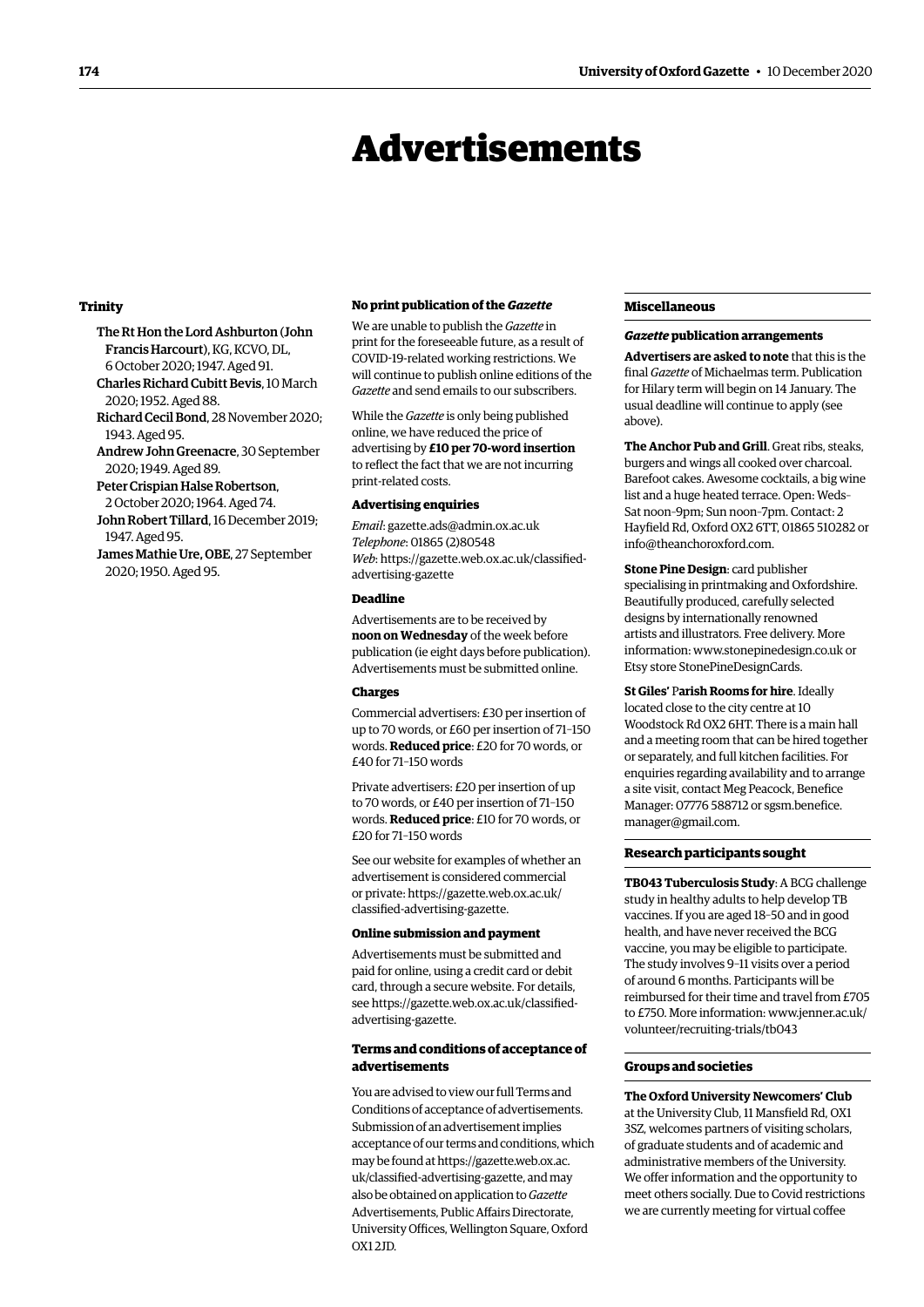via Zoom every Wednesday [10.30–12.00.](https://10.30�12.00) Our events programme includes tours of colleges, museums and other places of interest. Termtime activities include Newcomers' Toddler Group (aged 0-4), Book Group, Conversation Group, Choir, Garden Group, Antiques Group, Exploring Oxfordshire and an Opportunities in Oxford careers group. Please note Toddler Group and Choir are temporarily suspended due to Covid regulations. Other groups/ events are continuing virtually or following Government guidelines. Web: [http://www.](http://www.newcomers.ox.ac.uk)  [newcomers.ox.ac.uk](http://www.newcomers.ox.ac.uk). Email: [newcomers@](mailto:newcomers@ox.ac.uk)  [ox.ac.uk.](mailto:newcomers@ox.ac.uk)

**Oxford Research Staff Society** (OxRSS) is run by and for Oxford research staff. It provides researchers with social and professional networking opportunities, and a voice in University decisions that affect them. Membership is free and automatic for all research staff employed by the University of Oxford. For more information and to keep up to date, see: web: [www.oxrss.ox.ac.uk;](http://www.oxrss.ox.ac.uk) Facebook: [http://fb.me/oxrss;](http://fb.me/oxrss) Twitter: [@ResStaffOxford;](https://twitter.com/resstaffoxford) mailing list: [researchstaff](http://researchstaff-subscribe@maillist.ox.ac.uk)[subscribe@maillist.ox.ac.uk.](http://researchstaff-subscribe@maillist.ox.ac.uk)

#### **Restoration and Conservation of Antique Furniture**

**John Hulme** undertakes all aspects of restoration. 30 years' experience. Collection and delivery. For free advice, telephone or write to the Workshop, 11A High St, Chipping Norton, Oxon, OX7 5AD. Tel: 01608 641692.

#### **Sell your unwanted books**

**Sell your unwanted books** at competitive prices. If you need extra space or are clearing college rooms, a home or an office, we would be keen to quote for books and CDs. Rare items and collections of 75 or more wanted if in VG condition; academic and non-academic subjects. We can view and collect. Contact Graham Nelson at History Bookshop Ltd on 01451 821660 or [sales@historybookshop.com.](mailto:sales@historybookshop.com)

#### **Antiques bought and sold**

**Antiques wanted and for sale** – quality antiques such as furniture, fire guards, grates and related items, silver, pictures, china and objets d'art. Please contact Greenway Antiques of Witney, 90 Corn Street, Witney OX28 6BU on 01993 705026 or 07831 585014 or email [jean\\_greenway@hotmail.com.](mailto:jean_greenway@hotmail.com)

#### **Services Ofered**

**Big or small, we ship it all**. Plus free pick-up anywhere in Oxford. Also full printing services available (both online and serviced), 24-hour photocopying, private mailing addresses, fax bureau, mailing services and much more. Contact or visit Mail Boxes Etc, 266 Banbury

Rd, Oxford. Tel: 01865 514655. Fax: 01865 514656. Email: [staff@mbesummertown.co.uk](mailto:staff@mbesummertown.co.uk). Also at 94 London Rd, Oxford. Tel: 01865 741729. Fax: 01865 742431. Email: [staff@](mailto:staff@mbeheadington.co.uk) [mbeheadington.co.uk](mailto:staff@mbeheadington.co.uk).

#### **Independent Pensions and Financial**

**Advice**. Austin Chapel Independent Financial Advisers LLP provide bespoke pensions and financial advice to staff working for the University of Oxford. We provide Annual Allowance and Lifetime Allowance pension tax mitigation advice and calculations. In addition, we can provide projections of future pension benefits to ensure your retirement plans are on course to meet your retirement income requirements. We also offer an independent investment review service to help ensure that your investment portfolio still meets your current attitude to risk and is tax efficient. The initial meeting can be held at your workplace, home or our central Oxford offices. There is no cost for the initial meeting. For more information contact Gary O'Neill on 01865 304094 or email [gary.oneill@](mailto:gary.oneill@austinchapel.co.uk) [austinchapel.co.uk](mailto:gary.oneill@austinchapel.co.uk).

**Oxford's low-cost packing and shipping experts**. Specialised in packing and shipping books, clothing, computers, musical instruments, fragile laboratory equipment, rowing oars, valuable paintings or other household items, we specialise in custom packing and worldwide delivery by road, sea and air. Pack & Send, 3 Botley Rd, Oxford, OX2 0AA. Tel: 01865 260610. Email: [oxford@](mailto:oxford@packsend.co.uk) [packsend.co.uk](mailto:oxford@packsend.co.uk).

#### **Airbnb and short-let management services**

that work for property owners! We are local and handle everything for you: listings, guest communications, 24-hr check-in, cleaning, linen, restocking etc. Find out more on [www.oxservices.co.uk](http://www.oxservices.co.uk) or contact us on [oxfordhosting@gmail.com](mailto:oxfordhosting@gmail.com) or phone 07715 624409.

#### **Flats to Let**

**Smart, newly appointed annex for rent** in rural village location 15 miles NW of Oxford. 3 miles to trainline to Oxford/London. Large kitchen/diner/sitting room. Upstairs bedroom, plenty of storage. Bathroom off a utility room shared with owners, own entrance and hallway. Suit single tenant, quiet location, pub and shop in the village, 5 miles north of the town of Witney. £700 all inc. Contact: Kath 01993 868487 or [kath@songspace.co.uk.](mailto:kath@songspace.co.uk)

#### **Self-catering Apartments**

**scottfraser** – market leaders for quality Oxfordshire property. Selling, letting, buying, renting, investing – we are here to help. Visit [www.scottfraser.co.uk](http://www.scottfraser.co.uk) for more information or call: Headington sales: 01865 759500; Summertown sales: 01865 553900; East

Oxford sales: 01865 244666; Witney sales: 01993 705507; Headington lettings: 01865 761111; Summertown lettings: 01865 554577; East Oxford and student lettings: 01865 244666; Witney lettings: 01993 777909.

**Visiting Oxford?** Studio, 1-, 2- and 3-bed properties conveniently located for various colleges and University departments. Available from 1 week to several months. Apartments are serviced, with linen provided and all bills included. Details, location maps and photos can be found on our website at [www.](http://www.shortletspace.co.uk) [shortletspace.co.uk](http://www.shortletspace.co.uk). Contact us by email on [stay@shortletspace.co.uk](mailto:stay@shortletspace.co.uk) or call us on 01993 811711.

**Shortlet studios** for singles or couples needing clean, quiet self-catering accommodation for weeks or months. Handy for High St (town, colleges), Cowley Rd (shops, restaurants), University sportsground (gym, pool), Oxford Brookes campuses, buses (London, airports, hospitals). Modern, selfcontained, fully furnished including cooking and laundry facilities, en-suite bathroom, Wi-Fi broadband, TV/DVD/CD, central heating, cleaning and fresh linen weekly. Off-road parking for cars and bikes. Taxes and all bills included. Enquiries: [stay@oxfordbythemonth.](mailto:stay@oxfordbythemonth.com) [com](mailto:stay@oxfordbythemonth.com).

**Looking for 5-star serviced accommodation**  right in the heart of the city? Swailes Suites offer city centre, award-winning maisonettes and apartments providing that 'home from home' feel that will help you get the most out of your stay. The Swailes Suites 'easy in, easy out' flexible booking arrangements, from 3 days to 6 months, together with good transport links make arrival and departure hassle-free. Check out our website at [www.](http://www.swailessuites.co.uk)  [swailessuites.co.uk](http://www.swailessuites.co.uk), contact Debbie on 01865 318547 or email [debbie@nops.co.uk](mailto:debbie@nops.co.uk). Office established more than 25 years in 47 Walton Street, Jericho, OX2 6AD.

#### **Holiday Lets**

**Cornwall cottage and restored chapel** in quiet coastal hamlet on South West Coast Path within 100m of the sea and minutes from Caerhays and Heligan. Each property sleeps 6. Comfortably furnished, c/h, wood burner and broadband. Ideal for reading, writing, painting, walking, bathing, bird watching. Beautiful beach perfect for bucket and spade family holidays. Short winter breaks available from £250. Tel: 01865 240191 or 07917 864113. Email: [gabriel.amherst@gmail.com](mailto:gabriel.amherst@gmail.com) or see: [www.cornwallcornwall.com.](http://www.cornwallcornwall.com)